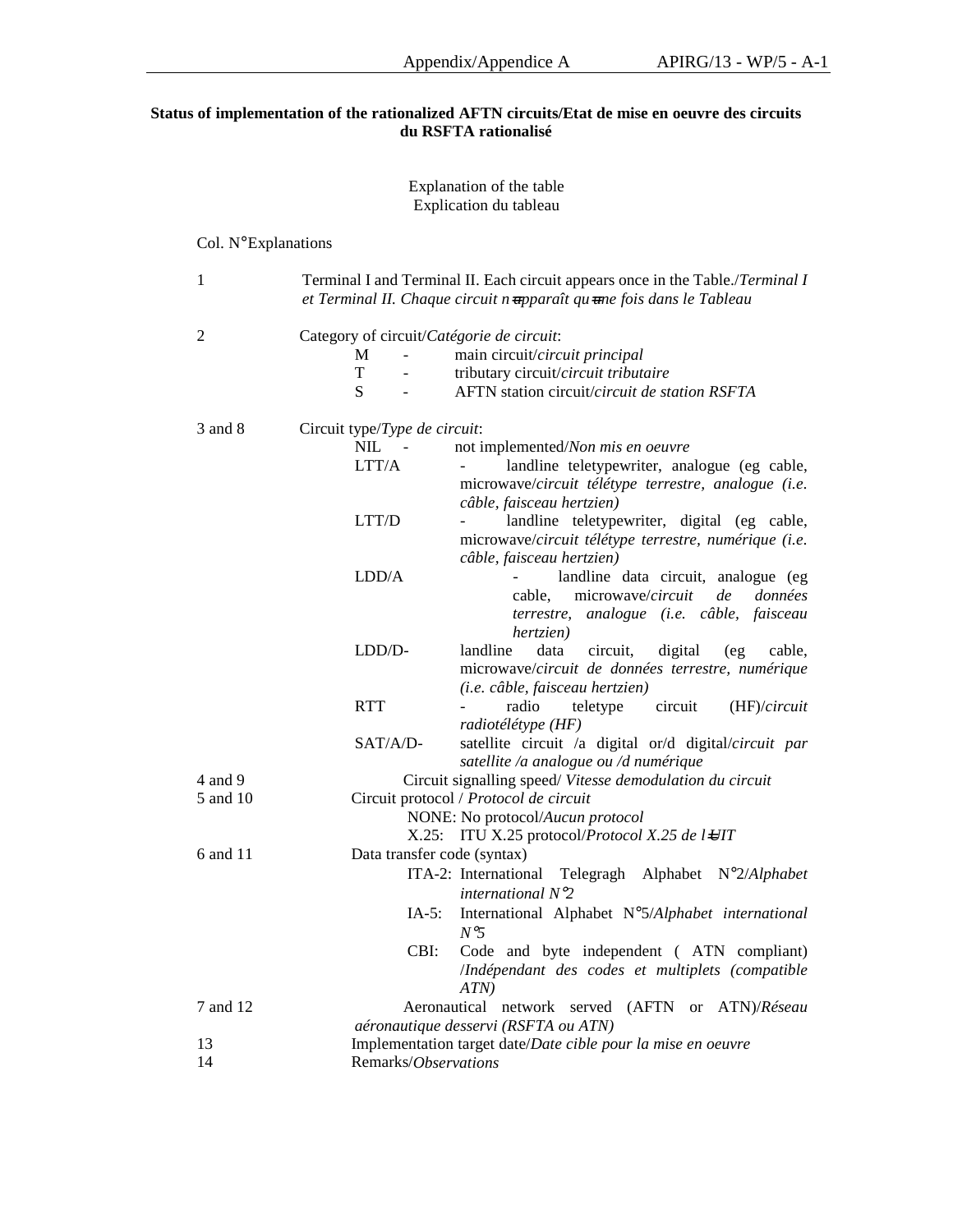# Appendix/Appendice A APIRG/13 - WP/5 - A-2

| Terminal I/        | Circ.                        |                                        |                                                           | Current/Existant |         |                          |                                        |                                                                    | Planned/Prévu |         |                    | Target                                           |                          |  |
|--------------------|------------------------------|----------------------------------------|-----------------------------------------------------------|------------------|---------|--------------------------|----------------------------------------|--------------------------------------------------------------------|---------------|---------|--------------------|--------------------------------------------------|--------------------------|--|
| Terminal II        | Cat.<br>Caté.<br>de<br>circ. | Circuit<br>type/<br>Type de<br>circuit | Modulation<br>rate/<br>Rapidité de<br>modulation<br>(bps) | Protocol         | Code    | <b>Network</b><br>Réseau | Circuit<br>type/<br>Type de<br>circuit | Minimum<br>Modulation<br>rate/<br>Rapidité de<br>modulation<br>bps | Protocol      | Code    | Network/<br>Réseau | Implem.<br>date/<br>Date de<br>mise en<br>oeuvre | Remarks/<br>Observations |  |
| $\mathbf{1}$       | 2                            | $\mathfrak{Z}$                         | $\overline{4}$                                            | 5                | 6       | $\tau$                   | 8                                      | 9                                                                  | 10            | 11      | 12                 | 13                                               | 14                       |  |
| <b>ADDIS ABABA</b> |                              |                                        |                                                           |                  |         |                          |                                        |                                                                    |               |         |                    |                                                  |                          |  |
| Asmara             | T                            | $\mbox{NIL}$                           |                                                           |                  |         |                          |                                        |                                                                    |               |         |                    |                                                  |                          |  |
| Djibouti           | T                            | <b>RTT</b>                             | 50                                                        | <b>NONE</b>      | ITA-2   | <b>AFTN</b>              | <b>MWV</b>                             | 50                                                                 | <b>NONE</b>   | $ITA-2$ | <b>AFTN</b>        |                                                  |                          |  |
| Khartoum           | $\mathbf T$                  | $\mbox{NIL}$                           |                                                           |                  |         |                          | SAT/A                                  | 50                                                                 | <b>NONE</b>   | $ITA-2$ | <b>AFTN</b>        |                                                  |                          |  |
| Nairobi            | M                            | SAT/A/A                                | 50                                                        | <b>NONE</b>      | $ITA-2$ | <b>AFTN</b>              | SAT/A                                  | 1200                                                               | A             | ITA-2   | <b>AFTN</b>        |                                                  |                          |  |
| Niamey             | $\mathbf M$                  | SAT/A                                  | 50                                                        | A                | $ITA-2$ | <b>AFTN</b>              | SAT/A                                  | 1200                                                               | X.25          | $ITA-2$ | <b>AFTN</b>        |                                                  |                          |  |
| MID(Jeddah)        | M                            | SAT/A                                  | 50                                                        | A                | ITA-2   | <b>AFTN</b>              | SAT/A                                  | 1200                                                               | X.25          | $ITA-2$ | <b>AFTN</b>        |                                                  |                          |  |
|                    |                              |                                        |                                                           |                  |         |                          |                                        |                                                                    |               |         |                    |                                                  |                          |  |
| <b>ALGER</b>       |                              |                                        |                                                           |                  |         |                          |                                        |                                                                    |               |         |                    |                                                  |                          |  |
| Casablanca         | M                            | SAT/A                                  | 50                                                        | <b>NONE</b>      | $ITA-2$ | <b>AFTN</b>              | LTT/A                                  | 2400                                                               | X.25          | $ITA-2$ | <b>AFTN</b>        |                                                  |                          |  |
| Niamey             | M                            | SAT/A                                  | 2x50                                                      | A                | $ITA-2$ | <b>AFTN</b>              | <b>LTT</b>                             | 1200                                                               | X.25          | ITA-2   | <b>AFTN</b>        |                                                  |                          |  |
| Tunis              | M                            | SAT/A                                  | 1200                                                      | A                | ITA-2   | <b>AFTN</b>              | SAT/A                                  | 1200                                                               | X.25          | $ITA-2$ | <b>AFTN</b>        |                                                  |                          |  |
| EUR (Bordeaux)     | M                            | SAT/A                                  | 1200                                                      | A                | ITA-2   | <b>AFTN</b>              | SAT/A                                  | 1200                                                               | X.25          | ITA-2   | <b>AFTN</b>        |                                                  |                          |  |
| <b>BRAZZAVILLE</b> |                              |                                        |                                                           |                  |         |                          |                                        |                                                                    |               |         |                    |                                                  |                          |  |

## **Status of implementation of the rationalized AFTN circuits**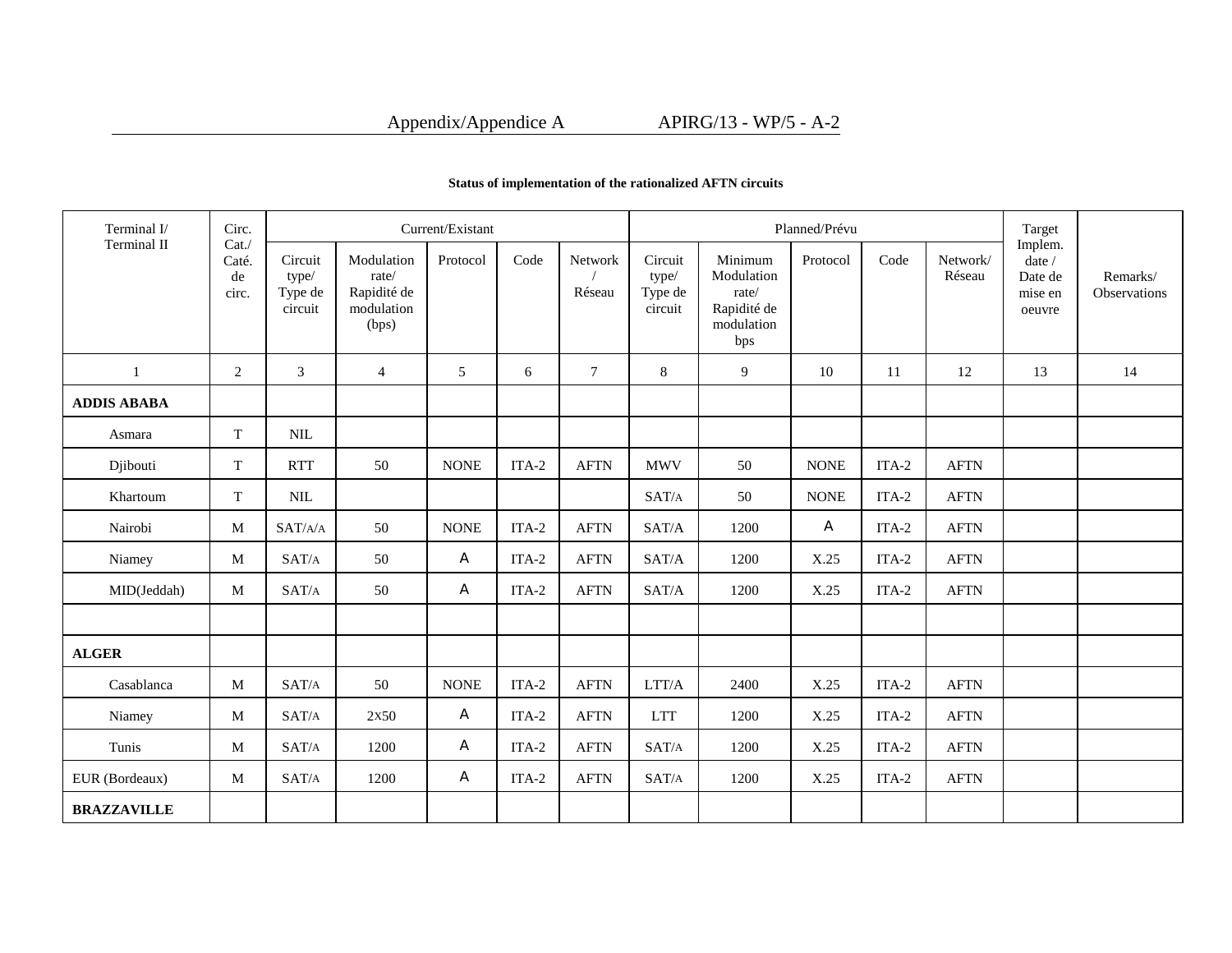| Appendix/Appendice |  |
|--------------------|--|
|--------------------|--|

A<br> $\overline{APIRG/13 - WP/5 - A-3}$ 

| Terminal I/  | Circ.                        | Current/Existant<br>Planned/Prévu      |                                                           |             |         |                   |                                                            |                                                                    |             |         | Target             |                                                               |                          |
|--------------|------------------------------|----------------------------------------|-----------------------------------------------------------|-------------|---------|-------------------|------------------------------------------------------------|--------------------------------------------------------------------|-------------|---------|--------------------|---------------------------------------------------------------|--------------------------|
| Terminal II  | Cat.<br>Caté.<br>de<br>circ. | Circuit<br>type/<br>Type de<br>circuit | Modulation<br>rate/<br>Rapidité de<br>modulation<br>(bps) | Protocol    | Code    | Network<br>Réseau | Circuit<br>type/<br>Type de<br>circuit                     | Minimum<br>Modulation<br>rate/<br>Rapidité de<br>modulation<br>bps | Protocol    | Code    | Network/<br>Réseau | Implem.<br>$\text{date}\,/\,$<br>Date de<br>mise en<br>oeuvre | Remarks/<br>Observations |
| 1            | 2                            | $\mathfrak{Z}$                         | $\overline{4}$                                            | 5           | 6       | $\tau$            | 8                                                          | 9                                                                  | 10          | 11      | 12                 | 13                                                            | 14                       |
| Bangui       | T                            | SAT/D                                  | 50                                                        | <b>NONE</b> | $ITA-2$ | <b>AFTN</b>       | SAT/D                                                      | 50                                                                 | <b>NONE</b> | $ITA-2$ | <b>AFTN</b>        |                                                               |                          |
| Dakar        | M                            | SAT/D                                  | 2400                                                      | $X-25$      | $ITA-2$ | <b>AFTN</b>       | SAT/D                                                      | 2400                                                               | $X-25$      | $ITA-2$ | <b>AFTN</b>        |                                                               |                          |
| Douala       | T                            | SAT/D                                  | 50                                                        | <b>NONE</b> | $ITA-2$ | <b>AFTN</b>       | SAT/D                                                      | 50                                                                 | X.25        | $ITA-2$ | <b>AFTN</b>        |                                                               |                          |
| Kinshasa     | T                            | <b>MWV</b>                             | 50                                                        | <b>NONE</b> | ITA-2   | <b>AFTN</b>       | LTT/D                                                      | 50                                                                 | <b>NONE</b> | ITA-2   | <b>AFTN</b>        |                                                               |                          |
| Johannesburg | M                            | $\text{NIL}$                           |                                                           |             |         |                   | SAT/D                                                      | 1200                                                               | X.25        | $ITA-2$ | <b>AFTN</b>        | 2001                                                          |                          |
| Libreville   | T                            | SAT/D                                  | 50                                                        | <b>NONE</b> | $ITA-2$ | <b>AFTN</b>       | SAT/D                                                      | 50                                                                 | <b>NONE</b> | $ITA-2$ | <b>AFTN</b>        |                                                               |                          |
| Luanda       | T                            | $\mbox{NIL}$                           |                                                           |             |         |                   | SAT/D                                                      | 50                                                                 | X.25        | $ITA-2$ | <b>AFTN</b>        | 2001                                                          |                          |
| Nairobi      | M                            | $\text{NIL}$                           |                                                           |             |         |                   | SAT/D                                                      | 1200                                                               | X.25        | ITA-2   | <b>AFTN</b>        | 2001                                                          |                          |
| N=Djamena    | T                            | SAT/D                                  | 50                                                        | <b>NONE</b> | $ITA-2$ | <b>AFTN</b>       | SAT/D                                                      | 50                                                                 | X.25        | $ITA-2$ | <b>AFTN</b>        |                                                               |                          |
| Niamey       | M                            | SAT/D                                  | 2400                                                      | X.25        | $ITA-2$ | <b>AFTN</b>       | $\ensuremath{\mathrm{SAT}}\xspace/\ensuremath{\mathrm{D}}$ | 2400                                                               | X.25        | $ITA-2$ | <b>AFTN</b>        |                                                               |                          |
| Sao Tome     | T                            | <b>RTT</b>                             | 50                                                        | <b>NONE</b> | ITA-2   | <b>AFTN</b>       | SAT/D                                                      | 50                                                                 | <b>NONE</b> | ITA-2   | <b>AFTN</b>        |                                                               |                          |
|              |                              |                                        |                                                           |             |         |                   |                                                            |                                                                    |             |         |                    |                                                               |                          |
| <b>CAIRO</b> |                              |                                        |                                                           |             |         |                   |                                                            |                                                                    |             |         |                    |                                                               |                          |
| Khartoum     | T                            | SAT/A                                  | 50                                                        | <b>NONE</b> | $ITA-2$ | <b>AFTN</b>       | SAT/A                                                      | 50                                                                 | <b>NONE</b> | $ITA-2$ | <b>AFTN</b>        |                                                               |                          |
| Nairobi      | M                            | LTT/A                                  | 50                                                        | <b>NONE</b> | ITA-2   | <b>AFTN</b>       | SAT/A                                                      | 1200                                                               | X.25        | $ITA-2$ | <b>AFTN</b>        |                                                               |                          |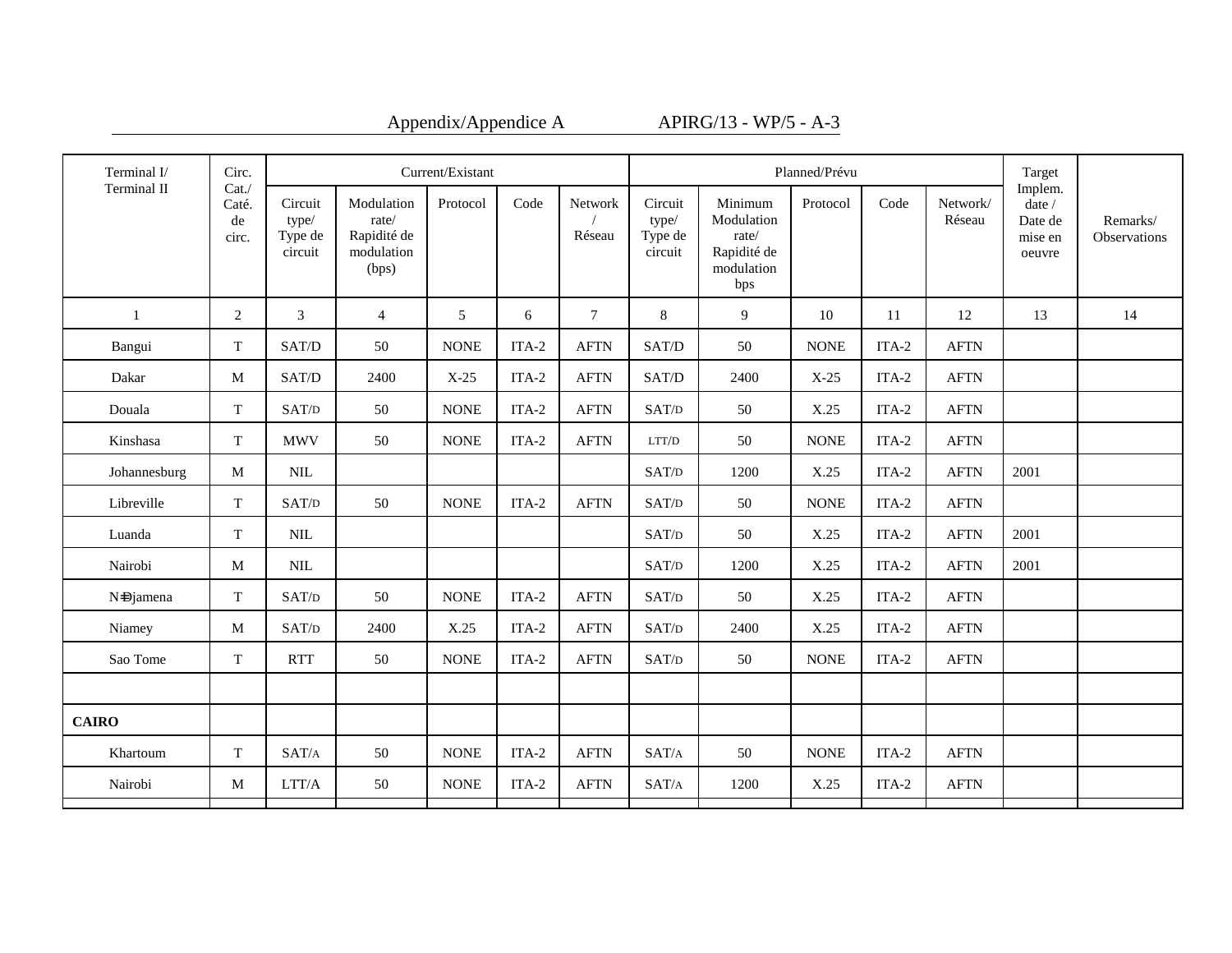| Appendix/Appendice |  |  |
|--------------------|--|--|

A APIRG/13 - WP/5 - A-4

| Terminal I/       | Circ.                        |                                        |                                                           | Current/Existant |         |                   |                                        |                                                                    | Planned/Prévu |         |                    | Target<br>Implem.                             |                                 |
|-------------------|------------------------------|----------------------------------------|-----------------------------------------------------------|------------------|---------|-------------------|----------------------------------------|--------------------------------------------------------------------|---------------|---------|--------------------|-----------------------------------------------|---------------------------------|
| Terminal II       | Cat.<br>Caté.<br>de<br>circ. | Circuit<br>type/<br>Type de<br>circuit | Modulation<br>rate/<br>Rapidité de<br>modulation<br>(bps) | Protocol         | Code    | Network<br>Réseau | Circuit<br>type/<br>Type de<br>circuit | Minimum<br>Modulation<br>rate/<br>Rapidité de<br>modulation<br>bps | Protocol      | Code    | Network/<br>Réseau | date $\prime$<br>Date de<br>mise en<br>oeuvre | Remarks/<br><b>Observations</b> |
| $\mathbf{1}$      | 2                            | $\mathfrak{Z}$                         | $\overline{4}$                                            | 5                | 6       | $\tau$            | 8                                      | 9                                                                  | 10            | 11      | 12                 | 13                                            | 14                              |
| $CAIRO$           |                              |                                        |                                                           |                  |         |                   |                                        |                                                                    |               |         |                    |                                               |                                 |
| Tunis             | M                            | SAT/A                                  | 100                                                       | <b>NONE</b>      | ITA-2   | <b>AFTN</b>       | SAT/A                                  | 1200                                                               | X.25          | ITA-2   | <b>AFTN</b>        |                                               |                                 |
| EUR(Athens)       | M                            | SAT/A                                  | 9600                                                      | <b>CIDIN</b>     | $IA-5$  | <b>AFTN</b>       | $\text{SAT}/\text{A}$                  | 9600                                                               | <b>CIDIN</b>  | $IA-5$  | <b>AFTN</b>        |                                               |                                 |
| MID(Beirut)       | M                            | SAT/A                                  | 50                                                        | <b>CIDIN</b>     | $IA-5$  | <b>AFTN</b>       | SAT/A                                  | 1200                                                               | <b>CIDIN</b>  | $IA-5$  | <b>AFTN</b>        |                                               |                                 |
| MID(Jeddah)       | M                            | SAT/A                                  | 100                                                       | <b>CIDIN</b>     | $IA-5$  | <b>AFTN</b>       | SAT/A                                  | 1200                                                               | <b>CIDIN</b>  | $IA-5$  | <b>AFTN</b>        |                                               |                                 |
|                   |                              |                                        |                                                           |                  |         |                   |                                        |                                                                    |               |         |                    |                                               |                                 |
| <b>CASABLANCA</b> |                              |                                        |                                                           |                  |         |                   |                                        |                                                                    |               |         |                    |                                               |                                 |
| Dakar             | M                            | LTT/A                                  | 2x75                                                      | <b>CIDIN</b>     | $IA-5$  | <b>AFTN</b>       | LTT/A                                  | 1200                                                               | <b>CIDIN</b>  | $IA-5$  | <b>AFTN</b>        |                                               |                                 |
| Las Palmas        | T                            | LTT/A                                  | 50                                                        | <b>CIDIN</b>     | $IA-5$  | <b>AFTN</b>       | LTT/A                                  | 50                                                                 | <b>CIDIN</b>  | $IA-5$  | <b>AFTN</b>        |                                               |                                 |
| EUR(Madrid)       | M                            | SAT/A                                  | $50+1x200$                                                | <b>CIDIN</b>     | $IA-5$  | <b>AFTN</b>       | SAT/A                                  | 9000                                                               | <b>CIDN</b>   | $IA-5$  | <b>AFTN</b>        |                                               |                                 |
|                   |                              |                                        |                                                           |                  |         |                   |                                        |                                                                    |               |         |                    |                                               |                                 |
| <b>DAKAR</b>      |                              |                                        |                                                           |                  |         |                   |                                        |                                                                    |               |         |                    |                                               |                                 |
| Abidjan           | T                            | SAT/A                                  | 2400                                                      | $X-25$           | $ITA-2$ | <b>AFTN</b>       | SAT/A                                  | 19.20K                                                             | X.25          | $ITA-2$ | <b>AFTN</b>        |                                               |                                 |
| Bamako            | $\mathbf T$                  | SAT/A                                  | 75                                                        | <b>NONE</b>      | $ITA-2$ | <b>AFTN</b>       | $_{\rm LTT/A}$                         | 19.2 OK                                                            | X.25          | $ITA-2$ | <b>AFTN</b>        |                                               |                                 |
| Banjul            | T                            | SAT/A                                  | 75                                                        | <b>NONE</b>      | ITA-2   | <b>AFTN</b>       | LTT/A                                  | 75                                                                 | <b>NONE</b>   | ITA-2   | <b>AFTN</b>        |                                               |                                 |
| DAKAR/            |                              |                                        |                                                           |                  |         |                   |                                        |                                                                    |               |         |                    |                                               |                                 |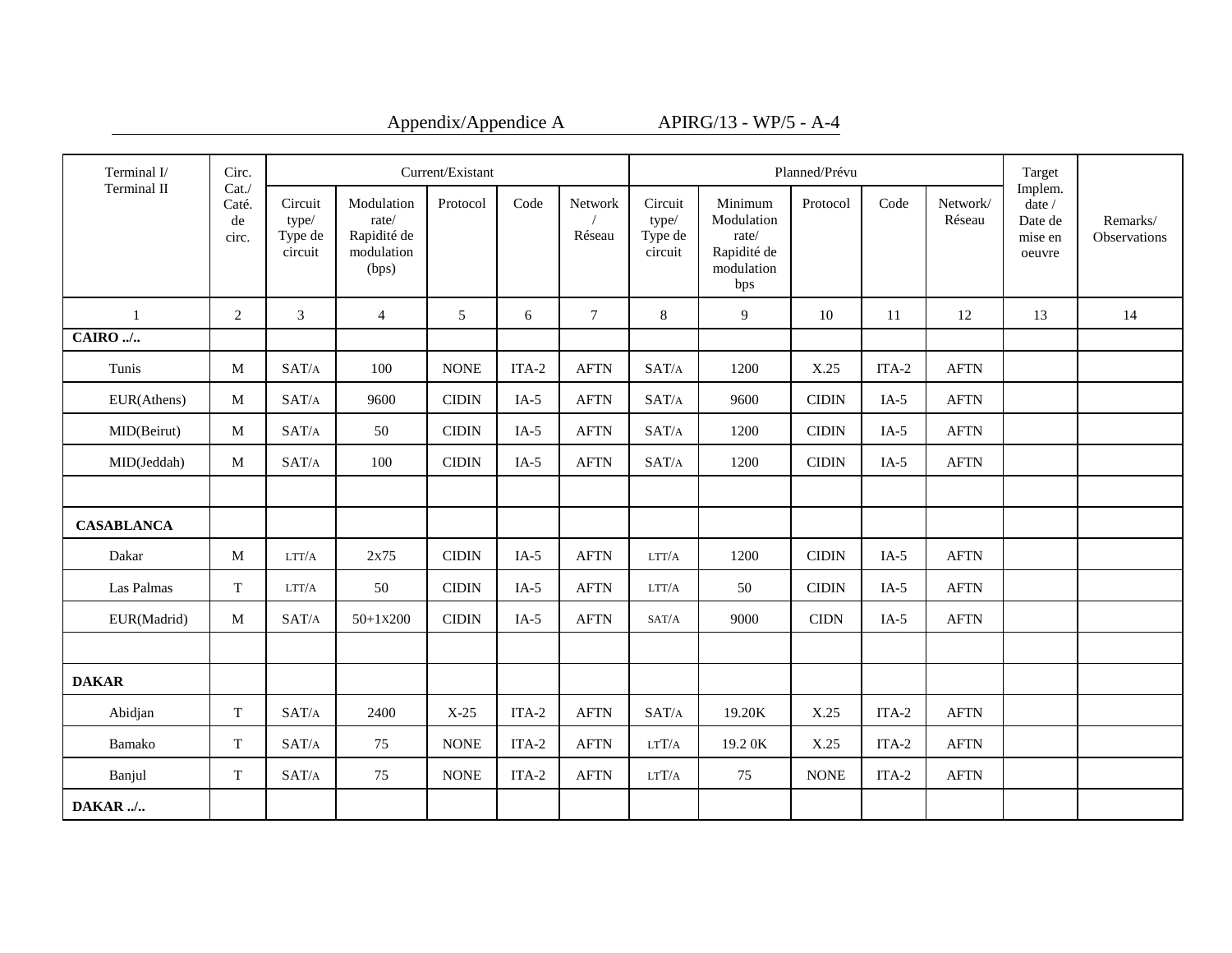| Appendix/Appendice |  |  |  |  |  |
|--------------------|--|--|--|--|--|
|--------------------|--|--|--|--|--|

 $A \_ \_ \_ \_ \_ \_ \_ \_ \_ \_ \_ \_ \_ \_ \_ \_ \_ \_$ 

| Terminal I/         | Circ.                        |                                        |                                                           | Current/Existant |         |                          |                                               |                                                                    | Planned/Prévu |         |                    | Target<br>Implem.                                 |                          |  |
|---------------------|------------------------------|----------------------------------------|-----------------------------------------------------------|------------------|---------|--------------------------|-----------------------------------------------|--------------------------------------------------------------------|---------------|---------|--------------------|---------------------------------------------------|--------------------------|--|
| Terminal II         | Cat.<br>Caté.<br>de<br>circ. | Circuit<br>type/<br>Type de<br>circuit | Modulation<br>rate/<br>Rapidité de<br>modulation<br>(bps) | Protocol         | Code    | <b>Network</b><br>Réseau | Circuit<br>type/<br>Type de<br>circuit        | Minimum<br>Modulation<br>rate/<br>Rapidité de<br>modulation<br>bps | Protocol      | Code    | Network/<br>Réseau | date $\mathcal I$<br>Date de<br>mise en<br>oeuvre | Remarks/<br>Observations |  |
| $\mathbf{1}$        | 2                            | 3                                      | $\overline{4}$                                            | 5                | 6       | $\tau$                   | 8                                             | 9                                                                  | 10            | 11      | 12                 | 13                                                | 14                       |  |
| <b>Bissau</b>       | $\mathbf T$                  | $\mbox{NIL}$                           |                                                           |                  |         |                          | SAT/A                                         | 50                                                                 | <b>NONE</b>   | ITA-2   | <b>AFTN</b>        |                                                   |                          |  |
| Niamey              | M                            | SAT/A                                  | 2400                                                      | X.25             | $ITA-2$ | <b>AFTN</b>              | SAT/D                                         | 32K                                                                | X.25          | $ITA-2$ | <b>AFTN</b>        |                                                   |                          |  |
| Nouakchott          | T                            | LTT/A                                  | 2400                                                      | X.25             | ITA-2   | <b>AFTN</b>              | LTT/A                                         | 19.2K                                                              | X.25          | ITA-2   | <b>AFTN</b>        |                                                   |                          |  |
| Robertsfilied       | T                            | <b>NIL</b>                             |                                                           |                  |         |                          | SAT/D                                         | 19.20K                                                             | $X-25$        | ITA-2   | <b>AFTN</b>        |                                                   |                          |  |
| Sal                 | T                            | SAT/A                                  | 50                                                        | <b>NONE</b>      | ITA-2   | <b>AFTN</b>              | SAT/A                                         | 50                                                                 | <b>NONE</b>   | $ITA-2$ | <b>AFTN</b>        |                                                   |                          |  |
| SAM(Brasilia)       | M                            | LTT/A                                  | 50                                                        | A                | $ITA-2$ | <b>AFTN</b>              | SAT/A                                         | 1200                                                               | X.25          | $ITA-2$ | <b>AFTN</b>        |                                                   |                          |  |
| <b>JOHANNESBURG</b> |                              |                                        |                                                           |                  |         |                          |                                               |                                                                    |               |         |                    |                                                   |                          |  |
| Antananarivo        | <sup>T</sup>                 | $\text{NIL}$                           |                                                           |                  |         |                          | SAT/D                                         | 19.2K                                                              | <b>NONE</b>   | $ITA-2$ | <b>AFTN</b>        |                                                   |                          |  |
| Beira               | T                            | SAT/D                                  | 50                                                        | <b>NONE</b>      | $ITA-2$ | <b>AFTN</b>              | SAT/D                                         | 50                                                                 | <b>NONE</b>   | $ITA-2$ | <b>AFTN</b>        |                                                   |                          |  |
| Gaborone            | T                            | SAT/D                                  | 50                                                        | A                | ITA-2   | <b>AFTN</b>              | SAT/D                                         | 50                                                                 | A             | ITA-2   | <b>AFTN</b>        |                                                   |                          |  |
| Harare              | T                            | SAT/D                                  | 1200                                                      | A                | $ITA-2$ | <b>AFTN</b>              | $\ensuremath{\mathrm{SAT}}\xspace/\mathrm{D}$ | 1200                                                               | A             | ITA-2   | <b>AFTN</b>        |                                                   |                          |  |
| Lilongwe            | T                            | SAT/D                                  | 50                                                        | A                | $ITA-2$ | <b>AFTN</b>              | SAT/D                                         | 50                                                                 | A             | $ITA-2$ | <b>AFTN</b>        |                                                   |                          |  |
| Lusaka              | T                            | SAT/D                                  | 1200                                                      | A                | $ITA-2$ | <b>AFTN</b>              | $\ensuremath{\mathrm{SAT}}\xspace/\mathrm{D}$ | 1200                                                               | A             | ITA-2   | <b>AFTN</b>        |                                                   |                          |  |
| Maputo              | T                            | SAT/D                                  | 50                                                        | A                | $ITA-2$ | <b>AFTN</b>              | SAT/D                                         | 50                                                                 | A             | $ITA-2$ | <b>AFTN</b>        |                                                   |                          |  |
| <b>JOHANNESBURG</b> |                              |                                        |                                                           |                  |         |                          |                                               |                                                                    |               |         |                    |                                                   |                          |  |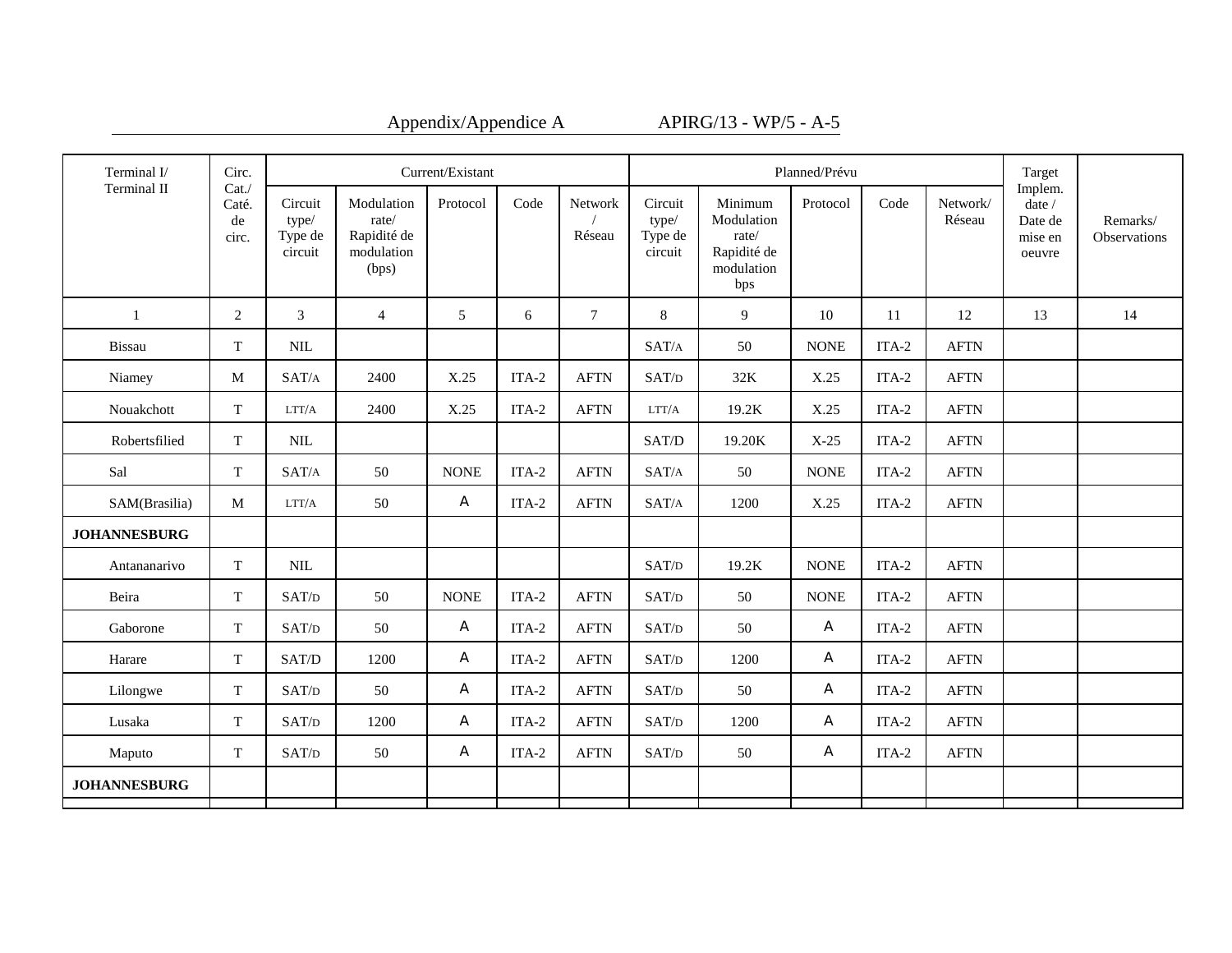| Appendix/Appendice |  |  |  |  |  |
|--------------------|--|--|--|--|--|
|--------------------|--|--|--|--|--|

A  $APIRG/13 - WP/5 - A-6$ 

| Terminal I/             | Circ.                        |                                                            |                                                           | Current/Existant |         |                   |                                        |                                                                    | Planned/Prévu |         |                    | Target                                            |                          |
|-------------------------|------------------------------|------------------------------------------------------------|-----------------------------------------------------------|------------------|---------|-------------------|----------------------------------------|--------------------------------------------------------------------|---------------|---------|--------------------|---------------------------------------------------|--------------------------|
| Terminal II             | Cat.<br>Caté.<br>de<br>circ. | Circuit<br>type/<br>Type de<br>circuit                     | Modulation<br>rate/<br>Rapidité de<br>modulation<br>(bps) | Protocol         | Code    | Network<br>Réseau | Circuit<br>type/<br>Type de<br>circuit | Minimum<br>Modulation<br>rate/<br>Rapidité de<br>modulation<br>bps | Protocol      | Code    | Network/<br>Réseau | Implem.<br>date /<br>Date de<br>mise en<br>oeuvre | Remarks/<br>Observations |
| $\mathbf{1}$            | 2                            | 3                                                          | $\overline{4}$                                            | 5                | 6       | $\tau$            | 8                                      | 9                                                                  | 10            | 11      | 12                 | 13                                                | 14                       |
| Maseru                  | $\mathbf T$                  | SAT/D                                                      | 1200                                                      | <b>NONE</b>      | $ITA-2$ | <b>AFTN</b>       | SAT/D                                  | 1200                                                               | <b>NONE</b>   | $ITA-2$ | <b>AFTN</b>        |                                                   |                          |
| Manzini                 | $\mathbf T$                  | $\rm LTT/A$                                                | 50                                                        | A                | ITA-2   | <b>AFTN</b>       | SAT/D                                  | 50                                                                 | A             | $ITA-2$ | <b>AFTN</b>        |                                                   |                          |
| Nairobi                 | M                            | $\rm LTT/A$                                                | 50                                                        | A                | $ITA-2$ | <b>AFTN</b>       | SAT/A                                  | 1200                                                               | X.25          | $ITA-2$ | <b>AFTN</b>        |                                                   |                          |
| Windhoek                | T                            | SAT/D                                                      | 1200                                                      | <b>NONE</b>      | ITA-2   | <b>AFTN</b>       | SAT/D                                  | 1200                                                               | <b>NONE</b>   | ITA-2   | <b>AFTN</b>        |                                                   |                          |
| SAM (Buenos<br>Aeres)   | M                            | $\text{NIL}$                                               |                                                           |                  |         |                   | SAT/D                                  | 1200                                                               | X.25          | $ITA-2$ | <b>AFTN</b>        |                                                   |                          |
| <b>NAIROBI</b>          |                              |                                                            |                                                           |                  |         |                   |                                        |                                                                    |               |         |                    |                                                   |                          |
| Dar es Salaam           | $\mathbf T$                  | $\rm LTT/A$                                                | 50                                                        | <b>NONE</b>      | $ITA-2$ | <b>AFTN</b>       | $\rm LTT/A$                            | 50                                                                 | <b>NONE</b>   | ITA-2   | <b>AFTN</b>        |                                                   |                          |
| Entebbe                 | $\mathbf T$                  | $\rm LTT/A$                                                | 50                                                        | A                | $ITA-2$ | <b>AFTN</b>       | LTT/A                                  | 50                                                                 | A             | $ITA-2$ | <b>AFTN</b>        |                                                   |                          |
| Mauritius               | T                            | SAT/A                                                      | 50                                                        | A                | ITA-2   | <b>AFTN</b>       | SAT/A                                  | 50                                                                 | A             | ITA-2   | <b>AFTN</b>        |                                                   |                          |
| Mogadishu               | $\mathbf T$                  | $\text{NIL}$                                               |                                                           | A                |         | <b>AFTN</b>       | SAT/A                                  | 50                                                                 | A             | $ITA-2$ | <b>AFTN</b>        |                                                   | <b>SITA</b>              |
| Seychelles              | T                            | SAT/A                                                      | 50                                                        | A                | ITA-2   | <b>AFTN</b>       | SAT/A                                  | 50                                                                 | <b>NONE</b>   | ITA-2   | <b>AFTN</b>        |                                                   |                          |
| <b>ASIA</b><br>(Mumbai) | $\mathbf M$                  | $\rm LTT/A$                                                | 50                                                        | A                | $ITA-2$ | <b>AFTN</b>       | $\rm LTT/A$                            | 1200                                                               | X.25          | $ITA-2$ | <b>AFTN</b>        |                                                   |                          |
| <b>NIAMEY</b>           |                              |                                                            |                                                           |                  |         |                   |                                        |                                                                    |               |         |                    |                                                   |                          |
| Accra                   | $\mathbf T$                  | $\ensuremath{\mathrm{SAT}}\xspace/\ensuremath{\mathrm{D}}$ | 50                                                        | <b>NONE</b>      | $ITA-2$ | <b>AFTN</b>       | SAT/D                                  | 50                                                                 | <b>NONE</b>   | $ITA-2$ | <b>AFTN</b>        |                                                   |                          |
| Kano                    | T                            | SAT/D                                                      | 50                                                        | A                | $ITA-2$ | <b>AFTN</b>       | SAT/D                                  | 50                                                                 | A             | ITA-2   | <b>AFTN</b>        |                                                   |                          |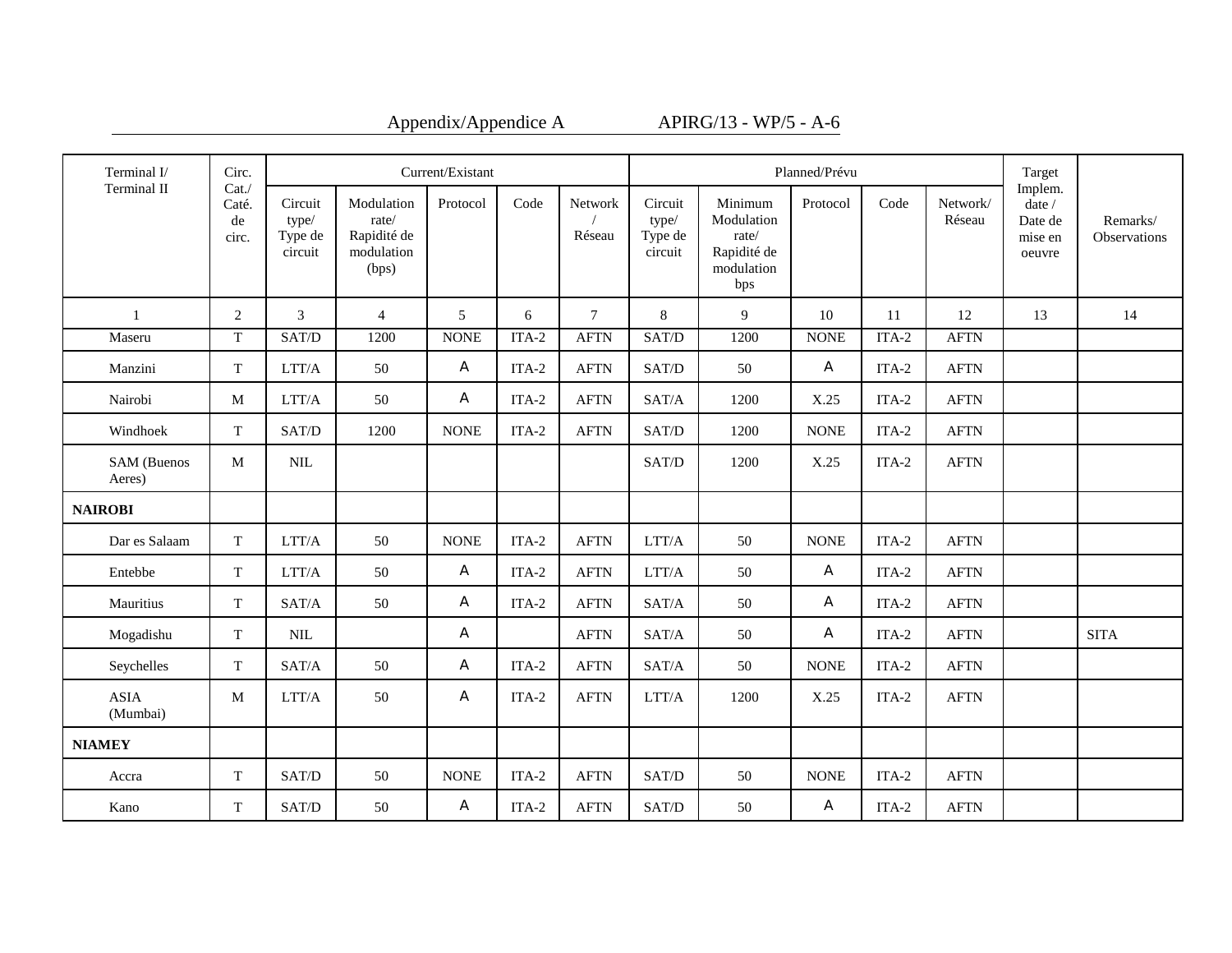| Appendix/Appendice |  |  |  |  |  |
|--------------------|--|--|--|--|--|
|--------------------|--|--|--|--|--|

A APIRG/13 - WP/5 - A-7

| Circ.                | Current/Existant<br>Planned/Prévu      |                                                           |             |       |                   |                                        |                                                                    |             |         |                    | Target                                   |                          |
|----------------------|----------------------------------------|-----------------------------------------------------------|-------------|-------|-------------------|----------------------------------------|--------------------------------------------------------------------|-------------|---------|--------------------|------------------------------------------|--------------------------|
| Caté.<br>de<br>circ. | Circuit<br>type/<br>Type de<br>circuit | Modulation<br>rate/<br>Rapidité de<br>modulation<br>(bps) | Protocol    | Code  | Network<br>Réseau | Circuit<br>type/<br>Type de<br>circuit | Minimum<br>Modulation<br>rate/<br>Rapidité de<br>modulation<br>bps | Protocol    | Code    | Network/<br>Réseau | date $/$<br>Date de<br>mise en<br>oeuvre | Remarks/<br>Observations |
| 2                    | 3                                      | $\overline{4}$                                            | 5           | 6     | $7\phantom{.0}$   | $\,8\,$                                | 9                                                                  | 10          | 11      | 12                 | 13                                       | 14                       |
| T                    | SAT/D                                  | 50                                                        | X.25        | ITA-2 | <b>AFTN</b>       | SAT/D                                  | 32K                                                                | X.25        | ITA-2   | <b>AFTN</b>        |                                          |                          |
| T                    | LTT/A                                  | 50                                                        | <b>NONE</b> | ITA-2 | <b>AFTN</b>       | LTT/A                                  | 19.2K                                                              | X25         | ITA-2   | <b>AFTN</b>        |                                          |                          |
|                      |                                        |                                                           |             |       |                   |                                        |                                                                    |             |         |                    |                                          |                          |
|                      |                                        |                                                           |             |       |                   |                                        |                                                                    |             |         |                    |                                          |                          |
| $\mathbf T$          | LTT/A                                  | 50                                                        | <b>NONE</b> | ITA-2 | <b>AFTN</b>       | $\rm LTT/A$                            | 50                                                                 | <b>NONE</b> | $ITA-2$ | <b>AFTN</b>        |                                          |                          |
| $\mathbf{M}$         | SAT/A                                  | 1200                                                      | $X-25$      |       | <b>AFTN</b>       | SAT/A                                  | 1200                                                               | X.25        | $ITA-2$ | <b>AFTN</b>        |                                          |                          |
|                      |                                        |                                                           |             |       |                   |                                        |                                                                    |             |         |                    |                                          |                          |
| S                    | LTT/A                                  | 50                                                        | <b>NONE</b> | ITA-2 | <b>AFTN</b>       | LTT/A                                  | 50                                                                 | <b>NONE</b> | $ITA-2$ | <b>AFTN</b>        |                                          |                          |
| S                    | LTT/A                                  | 50                                                        | A           | ITA-2 | <b>AFTN</b>       | LTT/A                                  | 50                                                                 | <b>NONE</b> | ITA-2   | <b>AFTN</b>        |                                          |                          |
|                      |                                        |                                                           |             |       |                   |                                        |                                                                    |             |         |                    |                                          |                          |
|                      |                                        |                                                           |             |       |                   |                                        |                                                                    |             |         |                    |                                          |                          |
| S                    | $\text{NIL}$                           |                                                           |             |       |                   | SAT/D                                  | 50                                                                 | <b>NONE</b> | $ITA-2$ | <b>AFTN</b>        |                                          |                          |
| T                    | <b>RTT</b>                             | 50                                                        | <b>NONE</b> | ITA-2 | <b>AFTN</b>       | SAT/D                                  | 50                                                                 | <b>NONE</b> | $ITA-2$ | <b>AFTN</b>        |                                          |                          |
| S                    | <b>RTT</b>                             | 50                                                        | A           | ITA-2 | <b>AFTN</b>       | SAT/D                                  | 50                                                                 | <b>NONE</b> | ITA-2   | <b>AFTN</b>        |                                          |                          |
|                      |                                        |                                                           |             |       |                   |                                        |                                                                    |             |         |                    |                                          |                          |
|                      | Cat.                                   |                                                           |             |       |                   |                                        |                                                                    |             |         |                    |                                          | Implem.                  |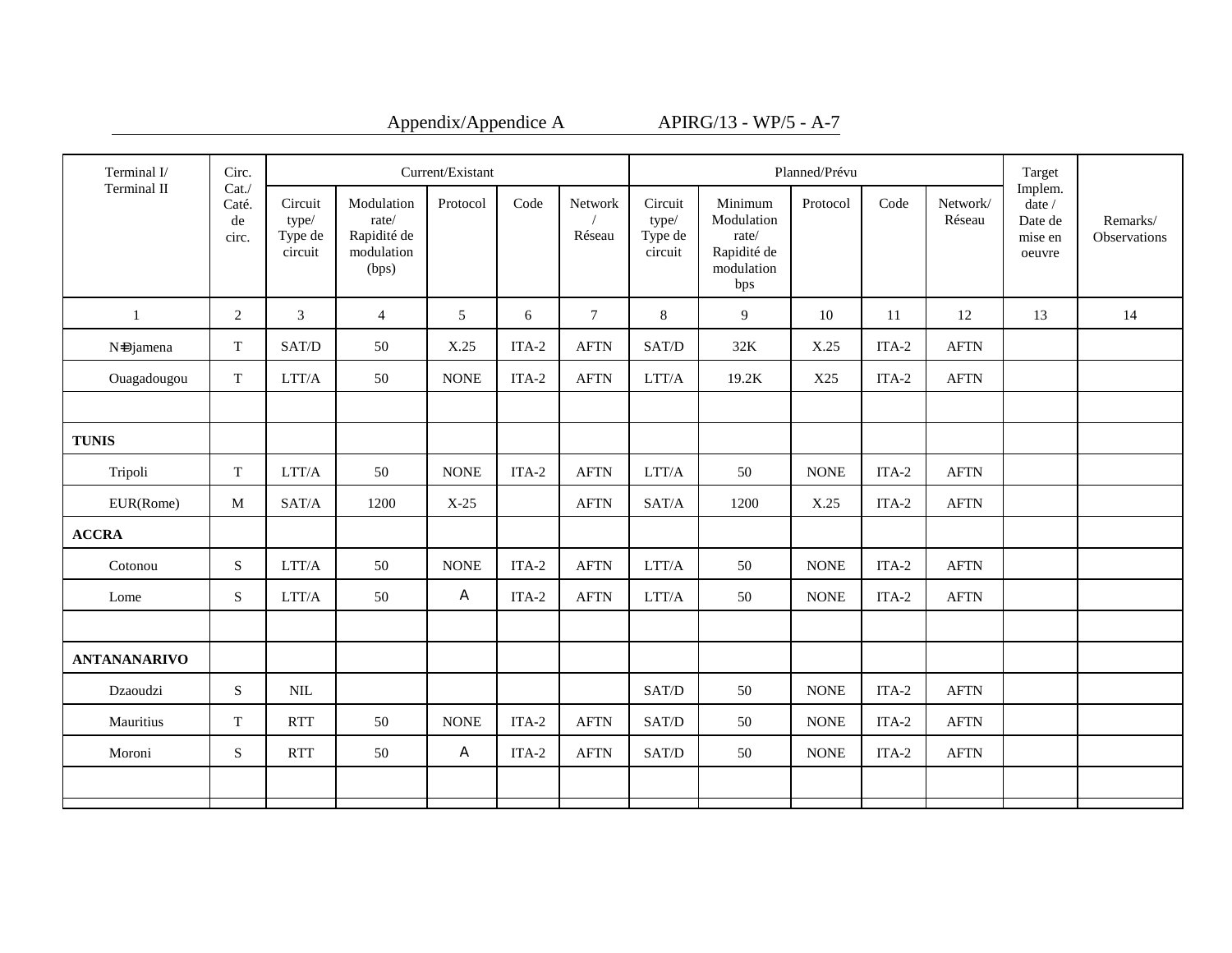| Appendix/Appendice |  |
|--------------------|--|
|--------------------|--|

 $A_{\text{APIRG}/13 - \text{WP}/5 - \text{A-8}}$ 

| Terminal I/                   | Circ.                        | Current/Existant                       |                                                           |             |         |                   |                                        | Planned/Prévu                                                      | Target      |         |                    |                                                              |                          |
|-------------------------------|------------------------------|----------------------------------------|-----------------------------------------------------------|-------------|---------|-------------------|----------------------------------------|--------------------------------------------------------------------|-------------|---------|--------------------|--------------------------------------------------------------|--------------------------|
| Terminal II                   | Cat.<br>Caté.<br>de<br>circ. | Circuit<br>type/<br>Type de<br>circuit | Modulation<br>rate/<br>Rapidité de<br>modulation<br>(bps) | Protocol    | Code    | Network<br>Réseau | Circuit<br>type/<br>Type de<br>circuit | Minimum<br>Modulation<br>rate/<br>Rapidité de<br>modulation<br>bps | Protocol    | Code    | Network/<br>Réseau | Implem.<br>date $\mathcal I$<br>Date de<br>mise en<br>oeuvre | Remarks/<br>Observations |
| $\mathbf{1}$                  | $\overline{2}$               | 3                                      | $\overline{4}$                                            | 5           | 6       | $\tau$            | 8                                      | 9                                                                  | 10          | 11      | 12                 | 13                                                           | 14                       |
| <b>DAR ES SALAAM</b>          |                              |                                        |                                                           |             |         |                   |                                        |                                                                    |             |         |                    |                                                              |                          |
| Bujumbura                     | S                            | $\text{NIL}$                           |                                                           |             |         |                   | SAT/A                                  | 50                                                                 | <b>NONE</b> | $ITA-2$ | <b>AFTN</b>        |                                                              |                          |
| Kigali                        | S                            | <b>NIL</b>                             |                                                           |             |         |                   | SAT/A                                  | 50                                                                 | <b>NONE</b> | ITA-2   | <b>AFTN</b>        |                                                              |                          |
|                               |                              |                                        |                                                           |             |         |                   |                                        |                                                                    |             |         |                    |                                                              |                          |
| <b>DOUALA</b>                 |                              |                                        |                                                           |             |         |                   |                                        |                                                                    |             |         |                    |                                                              |                          |
| Malabo                        | S                            | LTT/A                                  | 50                                                        | <b>NONE</b> | ITA-2   | <b>AFTN</b>       | LTT/A                                  | 19.2K                                                              | X.25        | ITA-2   | <b>AFTN</b>        |                                                              |                          |
|                               |                              |                                        |                                                           |             |         |                   |                                        |                                                                    |             |         |                    |                                                              |                          |
| <b>KANO</b>                   |                              |                                        |                                                           |             |         |                   |                                        |                                                                    |             |         |                    |                                                              |                          |
| Lagos                         | ${\bf S}$                    | SAT/A                                  | 50                                                        | <b>NONE</b> | $ITA-2$ | <b>AFTN</b>       | SAT/D                                  | 100                                                                | <b>NONE</b> | $ITA-2$ | <b>AFTN</b>        |                                                              |                          |
| <b>LAGOS</b>                  |                              |                                        |                                                           |             |         |                   |                                        |                                                                    |             |         |                    |                                                              |                          |
| Cotonou                       | ${\bf S}$                    | LTT/A                                  | 50                                                        | <b>NONE</b> | $ITA-2$ | <b>AFTN</b>       | LTT/A                                  | 50                                                                 | <b>NONE</b> | $ITA-2$ | <b>AFTN</b>        |                                                              |                          |
| <b>MAURITIUS</b>              |                              |                                        |                                                           |             |         |                   |                                        |                                                                    |             |         |                    |                                                              |                          |
| Saint Denis                   | ${\bf S}$                    | <b>RTT</b>                             | 50                                                        | <b>NONE</b> | $ITA-2$ | <b>AFTN</b>       | SAT/A                                  | 1200                                                               | <b>NONE</b> | $ITA-2$ | <b>AFTN</b>        |                                                              |                          |
| <b>ASIA/PAC</b><br>(Brisbane) | $\mathbf T$                  | SAT/A                                  | 50                                                        | A           | $ITA-2$ | <b>AFTN</b>       | SAT/A                                  | 50                                                                 | A           | ITA-2   | <b>AFTN</b>        |                                                              |                          |
| Johannesburg                  | $\mathbf T$                  | SAT/A                                  | 50                                                        | <b>NONE</b> | $ITA-2$ | <b>AFTN</b>       | SAT/A                                  | 1200                                                               | <b>NONE</b> | $ITA-2$ | <b>AFTN</b>        |                                                              |                          |